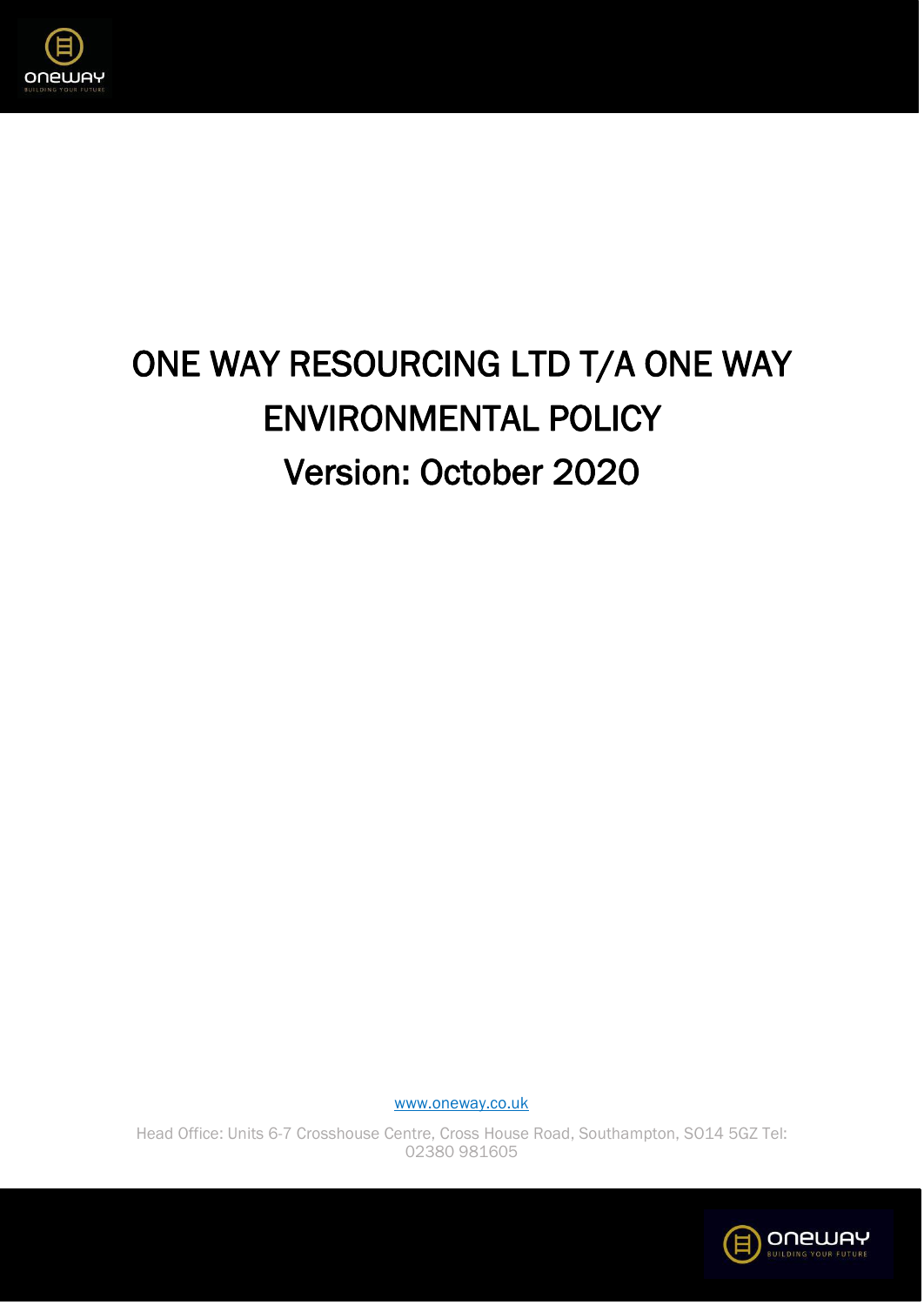

# Environmental Policy Statement

# Introduction

We recognise that our activities have an impact on the environment and we are committed to minimise that impact through seeking continually to improve our environmental performance and keep pace with most recent improvements in environmental protection and understanding.

# General Policy Statement

The Company will put its environmental policy into practice by pursuing the following objectives,

• Meet all relevant legislation, regulations, government guidance and industry codes of practice on environmental issues.

• Ensure that all our staff have a good understanding of the environmental impacts of our business and what they are expected to do to minimise these impacts.

• Make efficient use of natural resources by minimising waste, recycling office paper and other materials

• Keep transport use to a minimum and service vehicles and plant regularly to maintain their efficiency. Replace vehicles with high efficiency versions.

• Keep sites clean, tidy and control noise, dust fume and other pollutants and statutory nuisance to ensure minimum disturbance and disruption to clients and neighbours.

• Ensure the management of waste that we generate in particularly office waste. These will be properly disposed of through a specialist waste management supplier.

• Ensure that our suppliers are aware of this policy and encourage them to apply similar environmental standards to their own work.

# Targets for 2021-2022:

• Save energy consumption in our offices and on site. Carbon footprint monitoring to be reviewed in April 2022.

• Improve our recycling/ waste separation arrangements.

Review this Policy periodically.

Signed

Paul Payne, Managing Director **Date: Accord Payne, Managing Director** Control Date: May 2021

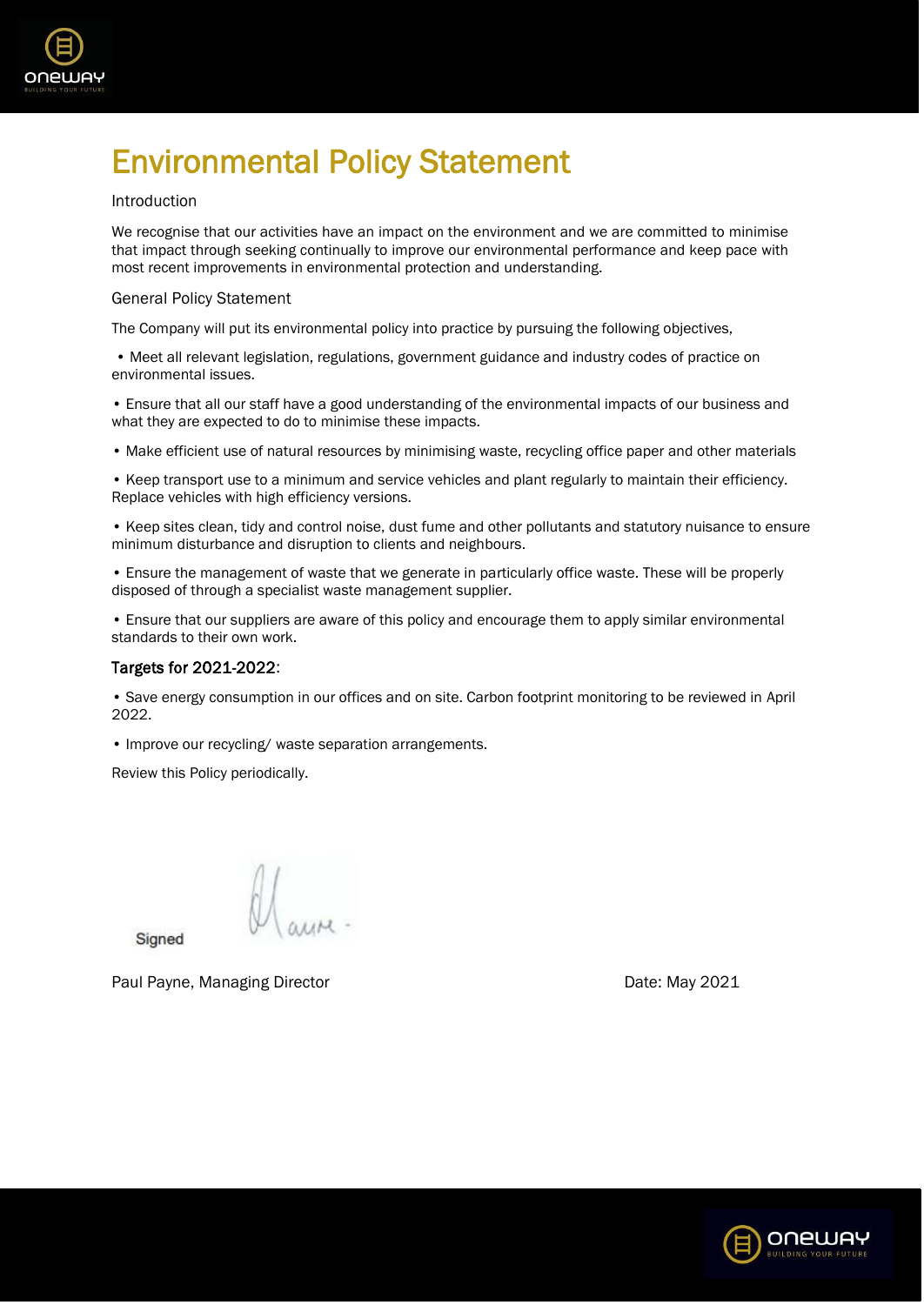

# Environmental Protection Policy

#### Introduction

One Way aims to deliver improved performance resulting in a demonstrably better built environment. We promote sustainable development and are committed to "practising what we preach". We comply with all relevant environmental laws, statutory provision and environmental codes of practice.

Through managing the environmental impacts of our own business, we aim to inspire our members and network to reduce their own adverse environmental impacts. We monitor and measure our impacts and improvements via our Health and Safety Committee.

# IMPACTS

One Way understands that the most significant adverse environmental impacts are:

• Emissions to atmosphere from the use of carbon-based energy in our offices, fuel in transport and plant to and from our sites.

• Consumption of resources by our use of energy, raw materials (building and other), office supplies and equipment both on site and within our main office.

- Unnecessary production of waste materials within both design and construction.
- The environmental performance of not only One Way but our entire Supply Chain.

# **OBJECTIVES**

• Wherever possible One Way minimises the use of carbon-based operations through improved efficiency by use of low emission vehicles, electrically operated plant and operate paperless systems wherever possible.

• Minimise resource consumption, and wherever possible purchase goods which have the least environmental impact throughout their lifecycle, specifically:

o stationery

o toilet paper/towels

o office furniture

o computer equipment

o on all our sites our key supply chain suppliers for materials subscribe to sustainable sourcing e.g. FSC stamped timber and part of our selection process involves reviewing carefully our supply chain's own environmental policies and procedures.

• Ensure that any catering we have control over is locally sourced and fairly traded where possible, specifically:

o coffee/tea/hot chocolate, drinks cans and bottles

o catering for meetings

o Reduce waste at source wherever practicable, and re-use and recycle remaining waste, specifically:

o segregate waste to enable recycling of different materials

o stationery

o office furniture

o computer equipment

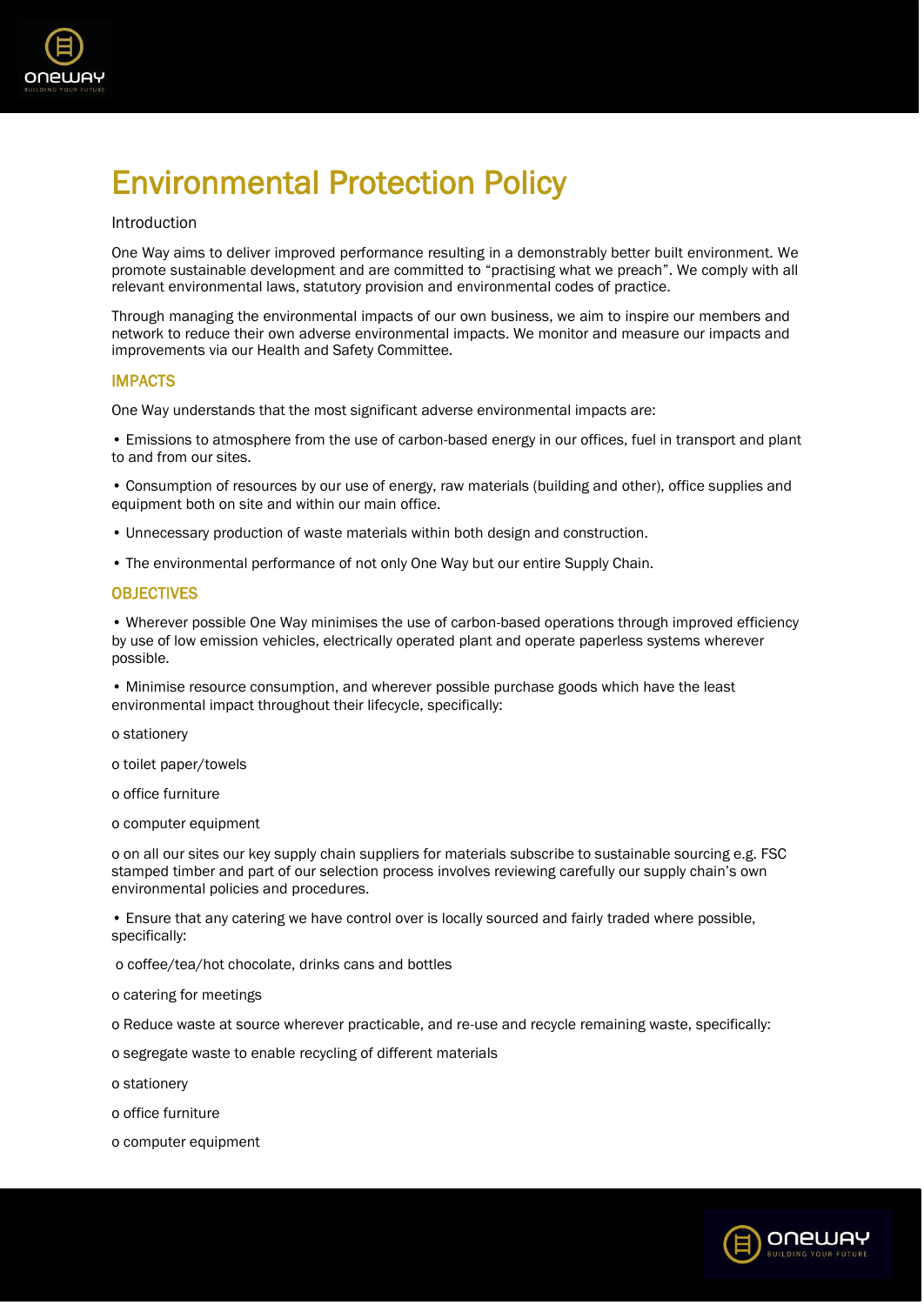

•Assess, and make purchasing decisions on the basis of best value including the environmental performance of a supplier.

• Reduce the environmental impact of our business travel specifically; encouraging staff to use public transport where possible or walk to and from work Company vehicles will be specified as low CO2 and high fuel efficiency where possible.

# EXAMPLES OF OUR COMMITMENT

• Use of specialist waste management facilities for safe disposal and recycling of all our construction waste.

- Environmental selection criteria for our supply chain partners.
- Recycling of all printer cartridges, computers, mobile phones etc.

# Control of Statutory Nuisance

A considerable weight of legislation and guidance under the banner of Environmental protection deals with the control statutory nuisance i.e. Noise, Vibration, Dust and Fume. The following sections detail the approach required when tackling these issues. Whilst we may not be in a position to significantly influence these issues (they are generally not within our control) we committed to promoting good practice among our staff and workforce.

#### Control of Emissions from Vehicles

• Every effort shall be made to ensure that vehicles comply environmental standards required by the various schemes implemented by local authorities affecting the movement of heavy goods vehicles. Other company vehicles will comply with the MOT emissions testing regime as a minimum.

• Site Supervisors and other operatives shall not allow engines to run while lorries or plant are waiting to be unloaded or leaving the site. The only exception is if an engine needs to be run for unloading e.g. Hi-AB or similar.

#### Dust Nuisances

• We shall take all necessary measures to avoid creating dust nuisance before starting work.

• Before commencement of any work we shall assess the sensitivity of the locality to dust nuisances. The locality is defined as the area where any dust emissions form the works might disperse and settle.

• Our supervisors shall liaise closely with the local authorities and comply with any requirements of the local authority regarding dust emissions.

#### Control of Dust Nuisances

• Where practicable, we shall provide easily cleaned, hard standing areas for vehicles. This is particularly important where we intend to use heavy vehicles or anticipate heavy plant or vehicular traffic.

• Where appropriate we shall damp down unsurfaced haul routes and verges, as well as cleaning areas of assessed sensitivity. Off-site road cleaning will be considered as a safety issue.

• Our supervisors will enforce proactive rules to minimise the creation and dispersal of dust namely,

1. Establish & enforce speed limits over unmade surfaces,

2. Ensure adequate enclosure of material stockpiles and provide water sprays for periods of dry weather to reduce dust,

3. Control cutting, grinding and chasing processes on site

4. Ensure that all vehicles carrying surplus spoil are suitably covered to prevent unwanted spillage or loss of the load.

5. Store materials away from the site entrance and principal access routes.

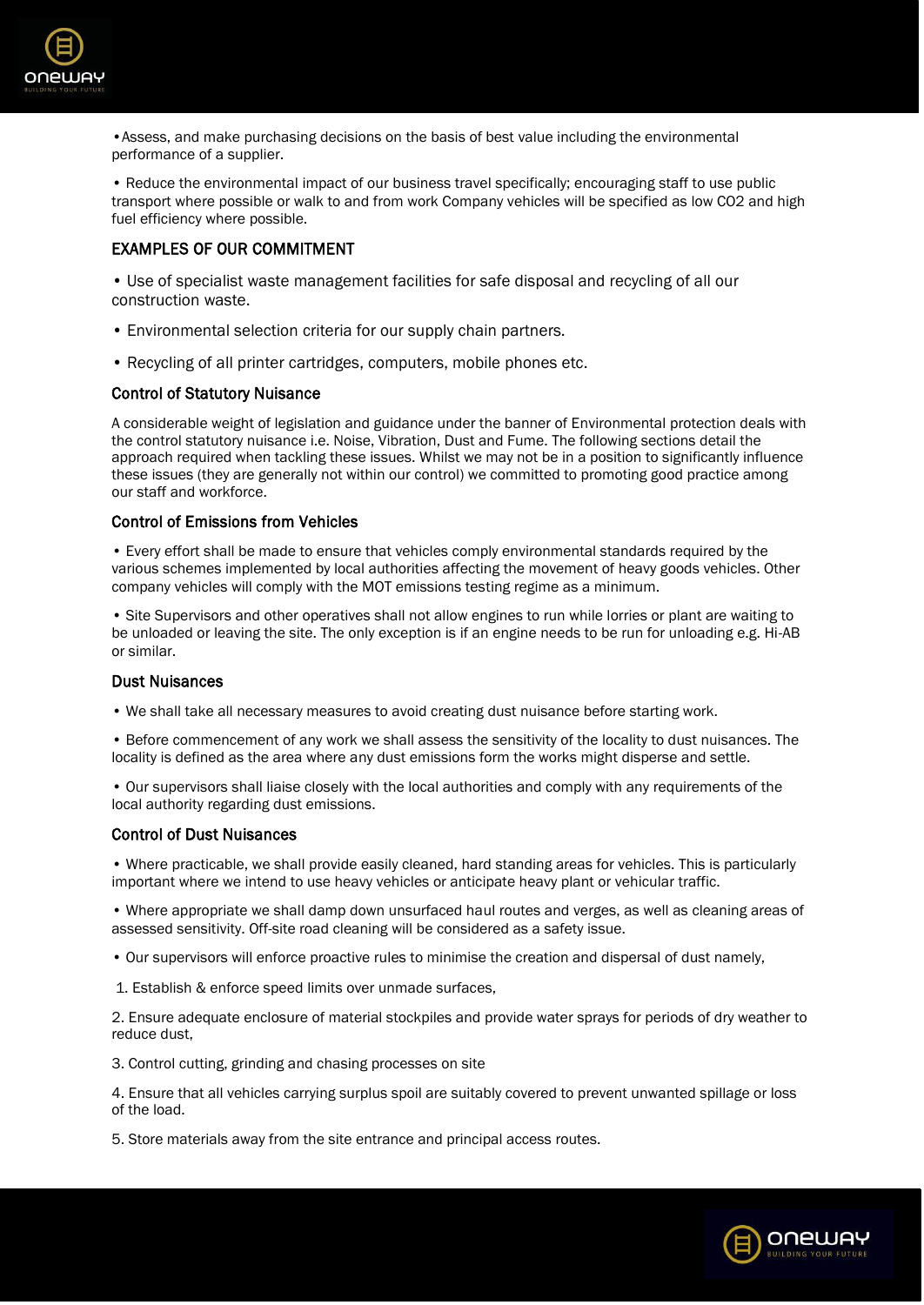

6. Mix cementitious and other damaging substances in controlled conditions to prevent unwanted leaching or run-off into nearby watercourses.

7. Replace topsoil and re-vegetate open areas as soon as possible.

#### General Noise Control

• Prior to commencement of works an assessment will be made of the likely impact that noisy works may have upon the locality particularly residential areas.

• Where noisy works cannot be avoided an appointed person will liaise with local residents, third parties and the local authority at regular intervals and field any complaints or concerns.

#### Noise Control Strategy

• Substitution replace noisy plant or processes by less with less noisy alternatives or use pre-drilled or prefabricated materials. Use electric motors instead of combustion engines as power plants.

• Modification stiffen resonating panels or components, ensure no parts are loose or rattling, fix resilient materials to moving parts that make contact, fit efficient silencers and mufflers.

• Enclosures, use acoustic screens around noisy operations such as breakers, enclose noisy operations as close to the source as possible.

• Location of Equipment, reduce noise by placing noisy operations away from sensitive areas, Use natural barriers where possible e.g. spoil heaps, fences or hills.

• Use of Equipment, do not leave equipment idling when not in use, do not drop or throw materials, keep covers engaged, do not excessively rev plant and machinery, ensure correct maintenance of equipment and train operatives in correct use.

#### Personal Noise Exposure

• Where noise emissions are likely to exceed 80dB carry out a noise assessment and ensure that controls reduce noise levels to within legal limits. Use PPE as a last resort.

#### Waste Disposal Storage & Separation of Waste

• Measures will be taken to ensure that any waste temporarily stored in safely secured. Skips should not be overloaded and should be suitably covered, lit and signed. Ensure that skips are located on stable ground and not liable to overturn or slide.

• The company will issue guidance as to the correct separation of waste materials to ensure that specified items (hazardous waste) is placed in special skips designated for purpose.

• Other controlled wastes such as fluorescent tubes, PCB's, refrigerant gases and asbestos will be removed by specialist hauler to licensed reprocessing units.

#### Removal of Waste

• The company will ensure that All duties are met in relation to the production of waste and relevant transfer as a duty of care. Documentation relating to waste transfer and licensed removal will be retained and special waste regulations observed where specified wastes are disposed of.

#### Water Pollution Control

• In planning the works precautions will considered to ensure that deleterious materials do not reach open or underground watercourses or adversely affect local flora and fauna.

• Silt & Cement washout from concrete mixing will not be allowed to flow into surface drainage or watercourses.